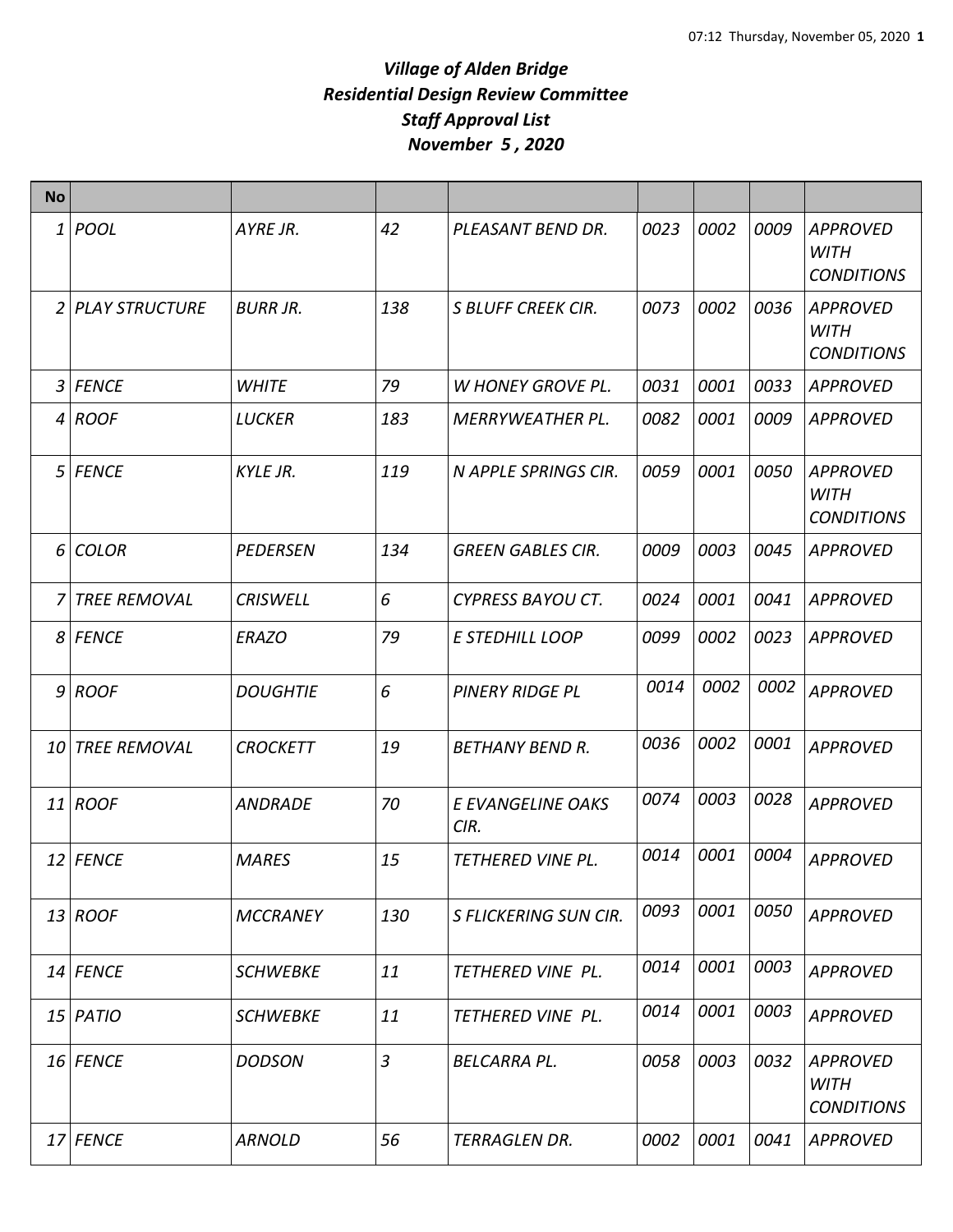| <b>No</b> |                   |                   |     |                                             |      |      |      |                                                     |
|-----------|-------------------|-------------------|-----|---------------------------------------------|------|------|------|-----------------------------------------------------|
|           | 18 FENCE          | <b>VERMET</b>     | 14  | <b>GREYCREST PL.</b>                        | 0050 | 0001 | 0027 | <b>APPROVED</b><br><b>WITH</b><br><b>CONDITIONS</b> |
|           | 19 FENCE          | LOVE              | 175 | S BROOKSEDGE CIR.                           | 0058 | 0003 | 0007 | <b>APPROVED</b>                                     |
|           | $20$ $A/C$ UNIT   | <b>CHEEK</b>      | 47  | <b>N MERRYWEATHER</b><br>CIR.               | 0082 | 0001 | 0046 | <b>APPROVED</b>                                     |
|           | 21 FENCE          | <b>GROGAN</b>     | 42  | <b>GLADE BANK PL.</b>                       | 0006 | 0003 | 0038 | <b>APPROVED</b>                                     |
|           | 22 FENCE          | <b>REED</b>       | 46  | <b>GLADE BANK PL.</b>                       | 0006 | 0003 | 0039 | <b>APPROVED</b>                                     |
|           | 23 COLOR          | <b>BRETCHES</b>   | 10  | N GREENVINE CIR.                            | 0037 | 0002 | 0056 | <b>APPROVED</b>                                     |
|           | 24 PLAY STRUCTURE | <b>BOPP</b>       | 10  | <b>GILLIUM BLUFF PL.</b>                    | 0033 | 0001 | 0035 | <b>APPROVED</b><br><b>WITH</b><br><b>CONDITIONS</b> |
|           | 25 FENCE          | <b>HANNON JR.</b> | 171 | <b>S BROOKSEDGE CIR.</b>                    | 0058 | 0003 | 0008 | <b>APPROVED</b><br><b>WITH</b><br><b>CONDITIONS</b> |
|           | 26 FENCE          | <b>WRIGHT</b>     | 83  | <b>W HONEY GROVE PL.</b>                    | 0031 | 0003 | 0034 | <b>APPROVED</b><br><b>WITH</b><br><b>CONDITIONS</b> |
|           | 27 PERGOLA        | <b>HAO</b>        | 131 | <b>W STOCKBRIDGE</b><br><b>LANDING CIR.</b> | 0017 | 0002 | 0003 | <b>APPROVED</b><br><b>WITH</b><br><b>CONDITIONS</b> |
|           | 28 DECK           | <b>HAO</b>        | 131 | <b>W STOCKBRIDGE</b><br><b>LANDING CIR.</b> | 0017 | 0002 | 0003 | <b>APPROVED</b><br><b>WITH</b><br><b>CONDITIONS</b> |
| 29        | <b>GENERATOR</b>  | <b>MONYCH</b>     | 108 | SNOWDANCE CT.                               | 0005 | 0001 | 0025 | <b>APPROVED</b><br><b>WITH</b><br><b>CONDITIONS</b> |
|           | 30 FENCE          | <b>SEWELL</b>     | 55  | N YORK GATE CT.                             | 0019 | 0002 | 0015 | <b>APPROVED</b>                                     |
| 31 I      | <b>GENERATOR</b>  | <b>VAN CAMP</b>   | 143 | E GREENHILL TERRACE<br>PL.                  | 0087 | 0001 | 0044 | APPROVED<br><b>WITH</b><br><b>CONDITIONS</b>        |
|           | 32 FENCE          | <b>CHURCH</b>     | 23  | SHELLBARK PL.                               | 0058 | 0001 | 0048 | APPROVED                                            |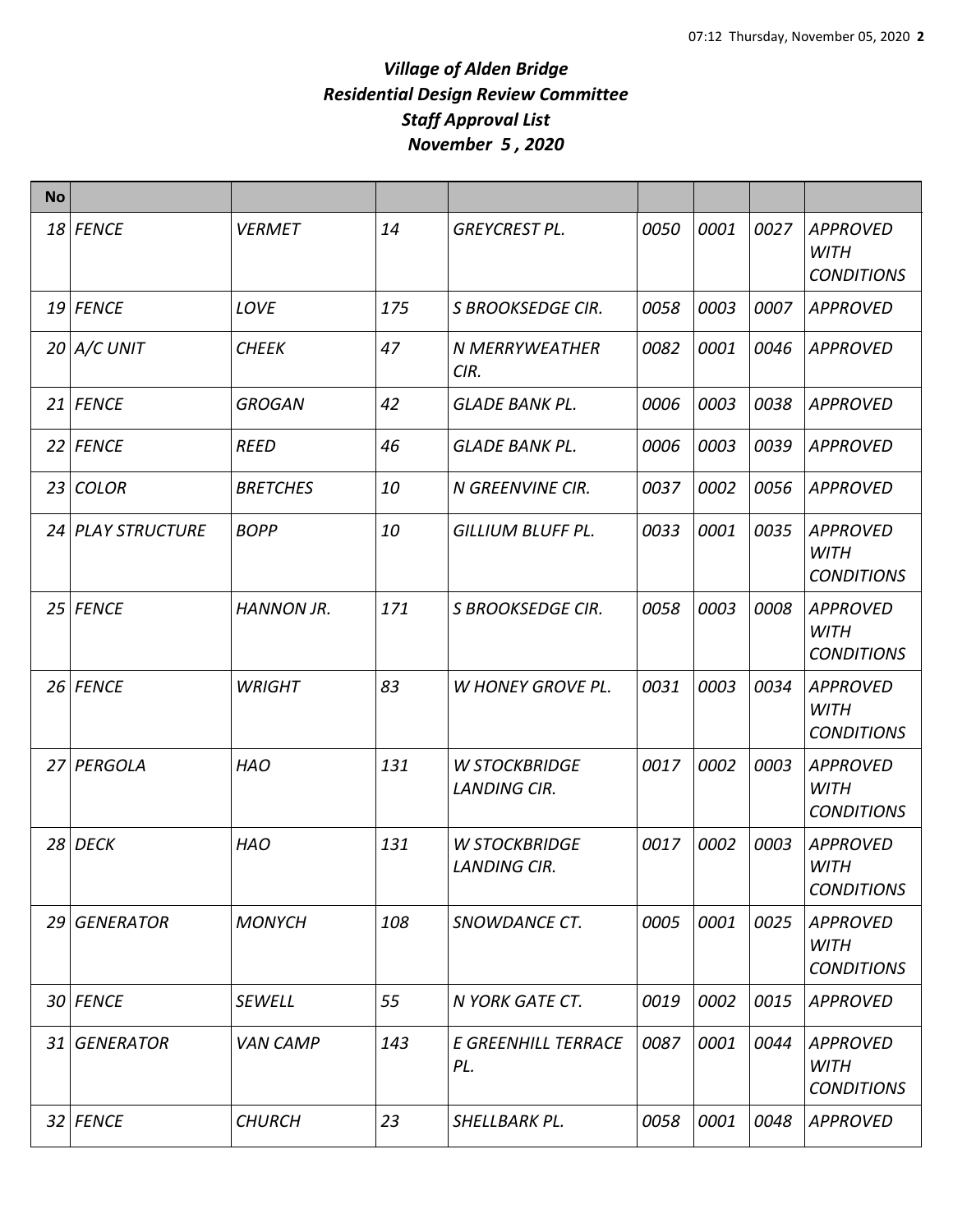| <b>No</b> |                     |                                        |                |                         |      |      |      |                                                     |
|-----------|---------------------|----------------------------------------|----------------|-------------------------|------|------|------|-----------------------------------------------------|
|           | 33 PATIO COVER      | AYRE JR.                               | 42             | PLEASANT BEND DR.       | 0023 | 0002 | 0009 | <b>APPROVED</b><br><b>WITH</b><br><b>CONDITIONS</b> |
|           | 34 SUMMER KITCHEN   | AYRE JR.                               | 42             | PLEASANT BEND DR.       | 0023 | 0002 | 0009 | <b>APPROVED</b><br><b>WITH</b><br><b>CONDITIONS</b> |
|           | 35 <i>POOL</i>      | <b>MEEHAN</b>                          | 102            | <b>SUNLIT GROVE ST.</b> | 0035 | 0002 | 0014 | <b>APPROVED</b><br><b>WITH</b><br><b>CONDITIONS</b> |
|           | 36 ROOF             | <b>BLOSSOM</b>                         | 6              | <b>VALLEY MEAD PL.</b>  | 0076 | 0001 | 0045 | <b>APPROVED</b>                                     |
|           | 37 <i>POOL</i>      | <b>SCHWACH</b>                         | $\overline{3}$ | TRILLING BIRD PL.       | 0081 | 0003 | 0001 | <b>APPROVED</b><br><b>WITH</b><br><b>CONDITONS</b>  |
| 38        | <b>TREE REMOVAL</b> | <b>BOSIEN</b>                          | 23             | <b>BELLMEAD PL.</b>     | 0070 | 0001 | 0042 | <b>APPROVED</b>                                     |
| 39        | <b>TREE REMOVAL</b> | LABEAU                                 | $\overline{7}$ | <b>MERRYVALE DR.</b>    | 0028 | 0003 | 0012 | <b>APPROVED</b>                                     |
| 40        | <b>TREE REMOVAL</b> | <b>HULETT</b>                          | 6              | <b>IVY GARDEN ST.</b>   | 0035 | 0003 | 0002 | <b>APPROVED</b><br><b>WITH</b><br><b>CONDITIONS</b> |
|           | 41 POOL             | <b>PHILIPS</b>                         | 14             | <b>BELCARRA PL.</b>     | 0058 | 0003 | 0036 | <b>APPROVED</b><br><b>WITH</b><br><b>CONDITIONS</b> |
| 42        | <b>WINDOWS</b>      | <b>BURTON</b>                          | 54             | E RUSSET GROVE CIR.     | 0075 | 0001 | 0053 | <b>APPROVED</b>                                     |
|           | 43 TREE REMOAL      | <b>FISCHER</b>                         | 127            | S VERANDA RIDGE DR.     | 0069 | 0001 | 0026 | <b>APPROVED</b>                                     |
|           | 44 FENCE            | <b>PICKARD</b>                         | 99             | <b>SUNLIT GROVE ST.</b> | 0035 | 0004 | 0009 | <b>APPROVED</b>                                     |
|           | 45 FENCE            | <b>MCKEOUGH</b><br><b>FAMILY TRUST</b> | 18             | <b>SCENIC MILL PL.</b>  | 0009 | 0003 | 0013 | APPROVED                                            |
|           | 46 PLAY STRUCTURE   | <b>WILLIAMS</b>                        | 199            | <b>MAPLE PATH PL.</b>   | 0038 | 0001 | 0006 | <b>APPROVED</b><br><b>WITH</b><br><b>CONDITIONS</b> |
|           | 47 POOL             | <b>NOEL</b>                            | 6              | N BENTON WOODS CIR.     | 0043 | 0002 | 0002 | <b>APPROVED</b><br><b>WITH</b><br><b>CONDITIONS</b> |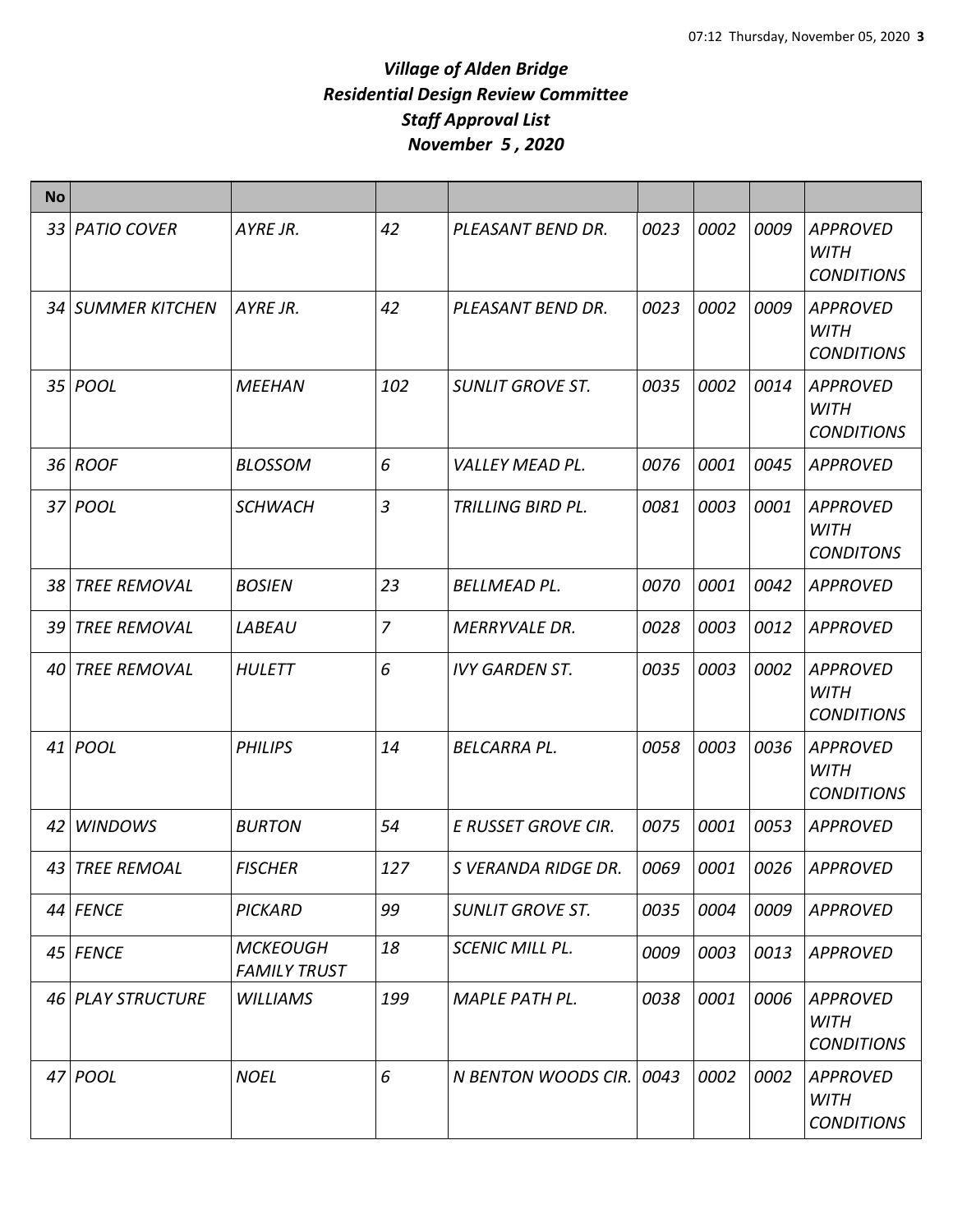| <b>No</b> |                     |                                                                        |                |                              |      |      |      |                                                     |
|-----------|---------------------|------------------------------------------------------------------------|----------------|------------------------------|------|------|------|-----------------------------------------------------|
|           | 48 POOL             | <b>BARBATO</b>                                                         | 26             | <b>HOBBIT GLEN DR.</b>       | 0076 | 0001 | 0001 | <b>APPROVED</b><br><b>WITH</b><br><b>CONDITONS</b>  |
| 49        | <b>TREE REMOVAL</b> | <b>EDWARDS</b>                                                         | 10             | <b>VERBENA BEND PL.</b>      | 0052 | 0002 | 0025 | <b>APPROVED</b>                                     |
|           | 50 PLAY STRUCTURE   | <b>HERRICKS</b>                                                        | 82             | <b>N SILVER CRESCENT CIR</b> | 0001 | 0003 | 0032 | <b>APPROVED</b>                                     |
|           | 51 PLAY STRUCTURE   | HAMADA                                                                 | 18             | EGAN LAKE PL.                | 0036 | 0003 | 0015 | <b>APPROVED</b>                                     |
| 52        | <b>WINDOWS</b>      | <b>BOOTH</b>                                                           | 27             | <b>S BRISTOL OAK CIR.</b>    | 0011 | 0001 | 0055 | <b>APPROVED</b>                                     |
| 53        | <b>TREE REMOVAL</b> | STEVE AND KELLY 10<br><b>JONES</b><br><b>REVOCABLE</b><br><b>TRUST</b> |                | <b>FREESTONE PL.</b>         | 0049 | 0001 | 0040 | <b>APPROVED</b><br><b>WITH</b><br><b>CONDITIONS</b> |
|           | 54 ROOF             | <b>FERRER</b>                                                          | 59             | <b>GLENTRACE CIR.</b>        | 0056 | 0002 | 0007 | <b>APPROVED</b>                                     |
|           | 55 FENCE            | <b>SEMONES</b>                                                         | 75             | TERRAGLEN DR.                | 0002 | 0002 | 0003 | <b>APPROVED</b>                                     |
|           | 56 FENCE            | <b>CUEVAS</b>                                                          | 170            | <b>MERRYWEATHER PL.</b>      | 0082 | 0001 | 0016 | <b>APPROVED</b>                                     |
|           | 57 FENCE            | <b>SANCHEZ</b>                                                         | 62             | <b>LIGHTWOOD TRACE</b>       | 0020 | 0003 | 0006 | <b>APPROVED</b>                                     |
|           | 58 POOL             | <b>NOWICZEWSKI</b>                                                     | $\overline{3}$ | <b>RUSTIC BEND PL.</b>       | 0038 | 0002 | 0033 | <b>APPROVED</b><br><b>WITH</b><br><b>CONDITIONS</b> |
|           | 59 SUMMER KITCHEN   | <b>NOWICZEWSKI</b>                                                     | $\overline{3}$ | <b>RUSTIC BEND PL.</b>       | 0038 | 0002 | 0033 | <b>APPROVED</b><br><b>WITH</b><br><b>CONDITIONS</b> |
|           | 60 FENCE            | <b>NOWICZEWSKI</b>                                                     | $\mathfrak{Z}$ | RUSTIC BEND PL.              | 0038 | 0002 | 0033 | <b>APPROVED</b><br><b>WITH</b><br><b>CONDITIONS</b> |
|           | 61 FENCE            | <b>FOLEY</b>                                                           | 102            | <b>W HOBBIT GLEN DR.</b>     | 0076 | 0001 | 0023 | <b>APPROVED</b>                                     |
|           | 62 TREE REMOVAL     | <b>HAMADA</b>                                                          | 18             | <b>EGAN LAKE PL.</b>         | 0036 | 0003 | 0015 | <b>APPROVED</b>                                     |
|           | 63 FENCE            | <b>FUNDERSOL</b>                                                       | 18             | POCKET FLOWER CT.            | 0016 | 0001 | 0013 | <b>APPROVED</b><br><b>WITH</b><br><b>CONDITIONS</b> |
| 64        | <b>COLOR</b>        | <b>BAINES</b>                                                          | 63             | N AUBURN PATH DR.            | 0047 | 0001 | 0016 | <b>APPROVED</b>                                     |
| 65        | <b>ROOF</b>         | <b>NIE</b>                                                             | 98             | S PLUM CREST CIR.            | 0064 | 0001 | 0015 | <b>APPROVED</b>                                     |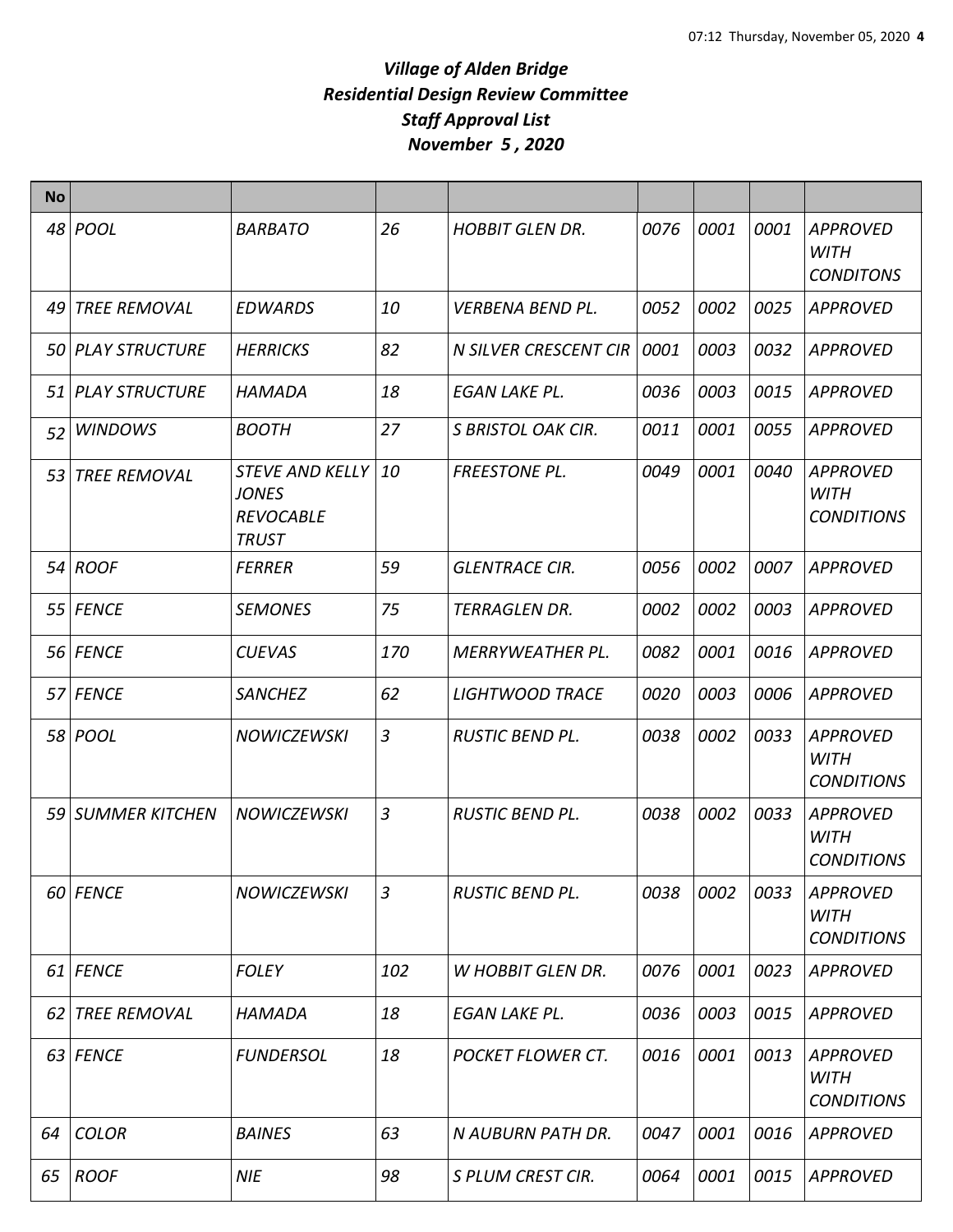| <b>No</b> |                                            |                  |                |                                |      |      |      |                                                     |
|-----------|--------------------------------------------|------------------|----------------|--------------------------------|------|------|------|-----------------------------------------------------|
| 66        | <b>TREE REMOVAL</b>                        | <b>BAKER</b>     | 71             | <b>MARLBERRY BRANCH</b><br>DR. | 0084 | 0002 | 0011 | <b>APPROVED</b>                                     |
| 67        | <b>GENERATOR</b>                           | <b>RYAN</b>      | 178            | N MILLPORT CIR.                | 0040 | 0002 | 0016 | <b>APPROVED</b><br><b>WITH</b><br><b>CONDITIONS</b> |
| 68        | <b>GENERATOR</b><br><b>SCREEN</b>          | <b>RYAN</b>      | 178            | N MILLPORT CIR.                | 0040 | 0002 | 0016 | <b>APPROVED</b>                                     |
| 69        | <b>WALKWAY IN</b><br><b>FRONT ENTRANCE</b> | <b>KANG</b>      | 58             | HIDDEN MEADOW DR.              | 0041 | 0002 | 0006 | <b>APPROVED</b>                                     |
| 70.       | <b>FRONT YARD PATIO</b>                    | <b>KANG</b>      | 58             | <b>HIDDEN MEADOW DR.</b>       | 0041 | 0002 | 0006 | <b>APPROVED</b><br>WITH<br><b>CONDITIONS</b>        |
| 71        | WALKWAY                                    | <b>KANG</b>      | 58             | <b>HIDDEN MEADOW DR.</b>       | 0041 | 0002 | 0006 | <b>APPROVED</b><br><b>WITH</b><br><b>CONDITIONS</b> |
| 72        | DRIVEWAY<br><b>BORDERS</b>                 | <b>KANG</b>      | 58             | <b>HIDDEN MEADOW DR.</b>       | 0041 | 0002 | 0006 | <b>APPROVED</b>                                     |
| 73        | DRIVEWAY<br>REPLACEMENT                    | <b>ILLERHAUS</b> | $\overline{2}$ | CLASSIC OAKS PL.               | 0007 | 0001 | 0033 | <b>APPROVED</b>                                     |
| 74 I      | DRIVEWAY<br><b>WIDENING</b>                | <b>ILLERHAUS</b> | $\overline{2}$ | CLASSIC OAKS PL.               | 0007 | 0001 | 0033 | <b>APPROVED</b>                                     |
| 75        | WALKWAY                                    | <b>ILLERHAUS</b> | $\overline{2}$ | CLASSIC OAKS PL.               | 0007 | 0001 | 0033 | <b>APPROVED</b>                                     |
| 76        | <b>COLOR</b>                               | LASCO            | 86             | E FAIRBRANCH CIR.              | 0044 | 0001 | 0027 | <b>APPROVED</b>                                     |
| 77        | <b>GARAGE DOOR</b>                         | <b>BREMAUNTZ</b> | 35             | SHADEBERRY PL.                 | 0013 | 0001 | 0003 | <b>APPROVED</b>                                     |
|           | 78 ROOF                                    | <b>BREMAUNTZ</b> | 35             | SHADEBERRY PL.                 | 0013 | 0001 | 0003 | <b>APPROVED</b>                                     |
| 79        | <b>TREE REMOVAL</b>                        | <b>BREMAUNTZ</b> | 35             | SHADEBERRY PL.                 | 0013 | 0001 | 0003 | <b>APPROVED</b>                                     |
| 80        | <b>COLOR</b>                               | <b>BREMAUNTZ</b> | 35             | SHADEBERRY PL.                 | 0013 | 0001 | 0003 | <b>APPROVED</b>                                     |
| 81        | <b>DOG RUN</b>                             | <b>BREMAUNTZ</b> | 35             | SHADEBERRY PL.                 | 0013 | 0001 | 0003 | <b>APPROVED</b>                                     |
| 82        | <b>FRONT DOOR</b>                          | <b>BREMAUNTZ</b> | 35             | SHADEBERRY PL.                 | 0013 | 0001 | 0003 | <b>APPROVED</b>                                     |
| 83        | PATIO                                      | <b>BREMAUNTZ</b> | 35             | SHADEBERRY PL.                 | 0013 | 0001 | 0003 | <b>APPROVED</b>                                     |